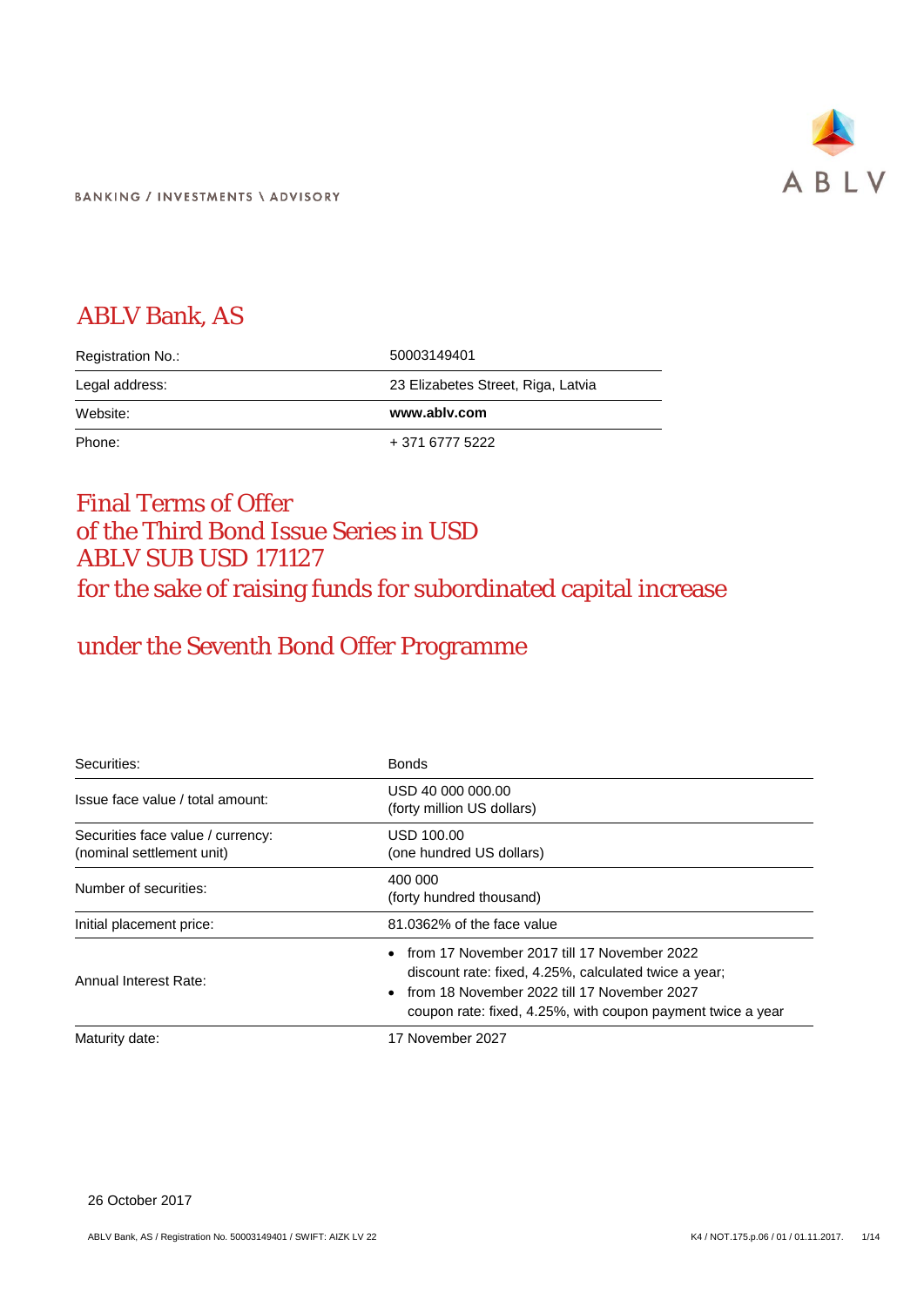## TABLE OF CONTENTS

| 2. |  |
|----|--|
| 3. |  |
| 4. |  |
| 5. |  |
| 6. |  |
|    |  |
| 8. |  |
| 9. |  |
|    |  |

Appendixes include the Bond issue summary and the sample order form to be submitted by the Investor to conclude the financial instruments transaction.

Appendix 1: Bond issue summary.

Appendix 2: "Financial Instrument' Trade Order" form.

The Final Terms are prepared in accordance with the requirements of paragraph 4 of article 5 of the Directive 2003/71/EC of the European Parliament and of the Council.

The Final Terms shall be read together with ABLV Bank, AS Base Prospectus of the Seventh Bond Offer Programme. The Base Prospectus is published at the Issuer's website **www.ablv.com**. Full information on the Issuer and the Bond issue can be only obtained reading the Base Prospectus together with the Final Terms. The Bond issue summary is appended to these Final Terms.

#### **Notice**

Before making a decision on investing in the Bonds, any Investor shall independently and, if necessary, engaging an advisor, generally assess the information provided in the Base Prospectus and these Final Terms.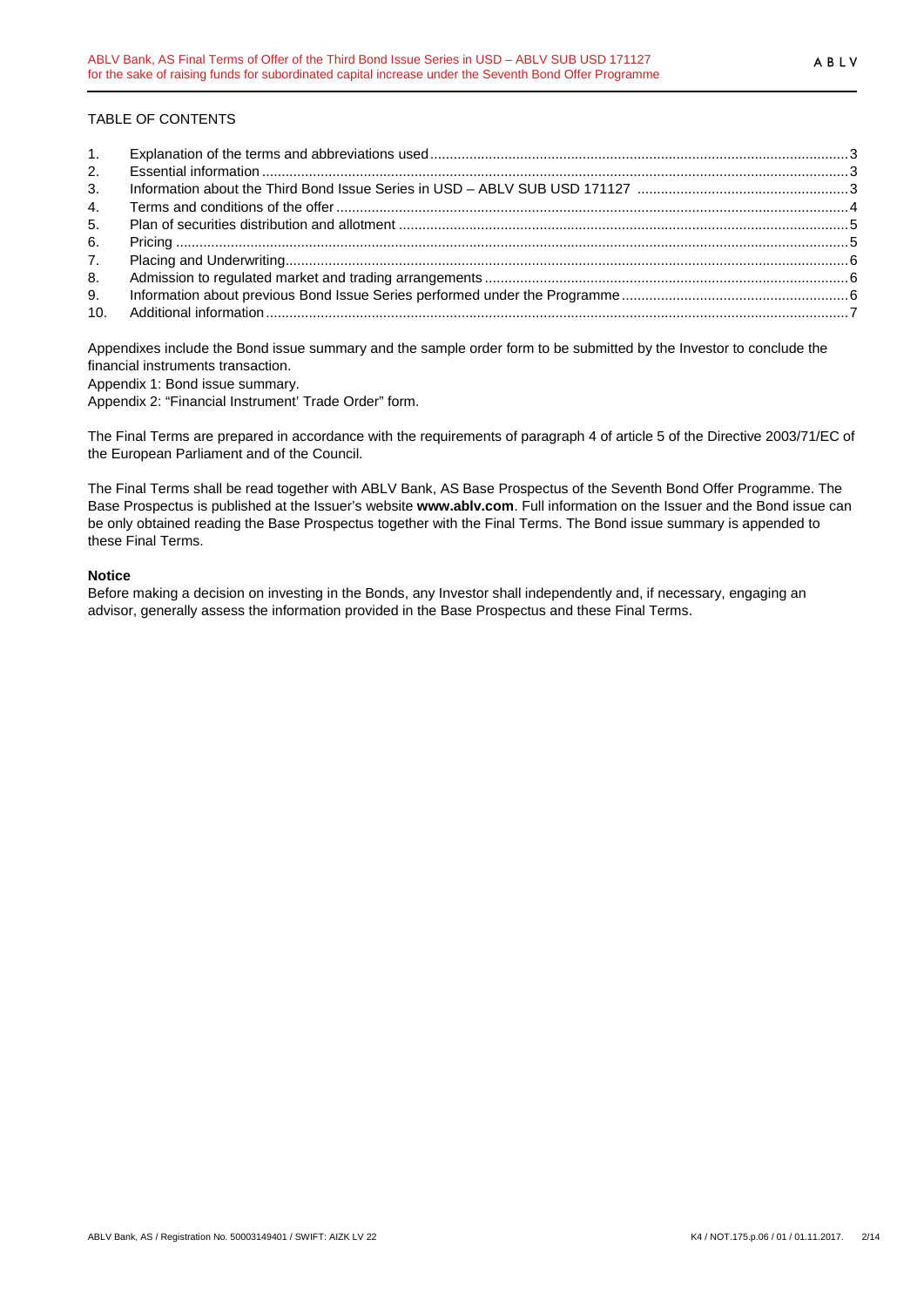## <span id="page-2-0"></span>**1. Explanation of the terms and abbreviations used**

**NASDAQ CSD SE** — European commercial society NASDAQ CSD SE, (unified registration number: 40003242879, legal address: 1 Vaļņu Street, Riga, Latvia).

**Third Bond Issue Series in USD** or **ABLV SUB USD 171127**– the Bonds that are issued pursuant to ABLV Bank, AS Base Prospectus of the Seventh Bond Offer Programme and these Final Terms of Offer.

**Note:** the other terms and abbreviations used correspond to those included in the Base Prospectus.

#### <span id="page-2-1"></span>**2. Essential information**

2.1. Interest of natural and legal persons involved in the issue/ offer N/A

#### 2.2. Reasons for the offer

Objective of the Third Bond Issue Series in USD shall be raising of funds increase of the ABLV Bank – subordinated capital.

The Issuer informs the Investor that in case of the Issuer's insolvency the Investor's claims to the Issuer arising out of the Bonds will be satisfied after claims of all other creditors, but before satisfying claims of the shareholders.

#### <span id="page-2-2"></span>**3. Information about the Third Bond Issue Series in USD – ABLV SUB USD 171127 (under the Seventh Bond Offer Programme)**

| <b>Issuer</b>                                          | ABLV Bank, AS                                                                                                                                                                                                                                                                                        |
|--------------------------------------------------------|------------------------------------------------------------------------------------------------------------------------------------------------------------------------------------------------------------------------------------------------------------------------------------------------------|
| <b>Securities</b>                                      | <b>Bonds</b>                                                                                                                                                                                                                                                                                         |
| <b>ISIN</b>                                            | LV0000802361                                                                                                                                                                                                                                                                                         |
| Type of securities                                     | In bearer form                                                                                                                                                                                                                                                                                       |
| Class of securities                                    | Without restraint on alienation                                                                                                                                                                                                                                                                      |
| Collateral                                             | Not secured with pledge                                                                                                                                                                                                                                                                              |
| Depository                                             | NASDAQ CSD SE                                                                                                                                                                                                                                                                                        |
| Regulated market                                       | Stock Exchange Nasdaq Riga<br><b>Baltic Bond List</b>                                                                                                                                                                                                                                                |
| Currency of the Bond issue                             | USD (US dollars)                                                                                                                                                                                                                                                                                     |
| Face value/total amount of the Bond issue              | USD 40 000 000.001<br>(forty million US dollars)                                                                                                                                                                                                                                                     |
| <b>Bond Face Value</b>                                 | <b>USD 100.00</b>                                                                                                                                                                                                                                                                                    |
| (nominal settlement unit)                              | (one hundred US dollars)                                                                                                                                                                                                                                                                             |
| Settlement unit Multiple                               | <b>USD 100.00</b><br>(one hundred US dollars)                                                                                                                                                                                                                                                        |
| Number of the Bonds                                    | 400 0001<br>(forty hundred thousand)                                                                                                                                                                                                                                                                 |
| <b>Annual Interest Rate</b>                            | • from 17 November 2017 till 17 November 2022<br>discount rate: fixed, 4.25%, calculated twice a year;<br>from 18 November 2022 till 17 November 2027:<br>coupon rate: fixed, 4.25%, with coupon payment twice a year                                                                                |
| Date of the Interest Income calculation                | 5 working days before the Interest Income payment date                                                                                                                                                                                                                                               |
| Frequency and dates of the Interest Income<br>payments | • from 17 November 2017 till 17 November 2022:<br>no interest income is supposed to be paid (no coupon payments)<br>during the period from 18 November 2022 till 17 November 2027:<br>$\bullet$<br>twice a year: on 17 November and 17 May,<br>starting from 17 May 2023, ending on 17 November 2027 |
| Maturity date of the Bonds                             | 17 November 2027                                                                                                                                                                                                                                                                                     |
| Premature redemption<br>(call option)                  | The Issuer shall be entitled to prematurely redeem the part of the<br>Bond issue the initial placement of which was not performed;<br>The Issuer shall be entitled to redeem all Bonds starting from<br>17 November 2022 <sup>2</sup> .                                                              |
| Early repayment claim<br>(put option)                  | The Investor shall not be entitled to claim the Face Value and accrued<br>interest to be repaid by the Issuer before maturity.                                                                                                                                                                       |
| Arrangements for the amortisation of the loan          | N/A                                                                                                                                                                                                                                                                                                  |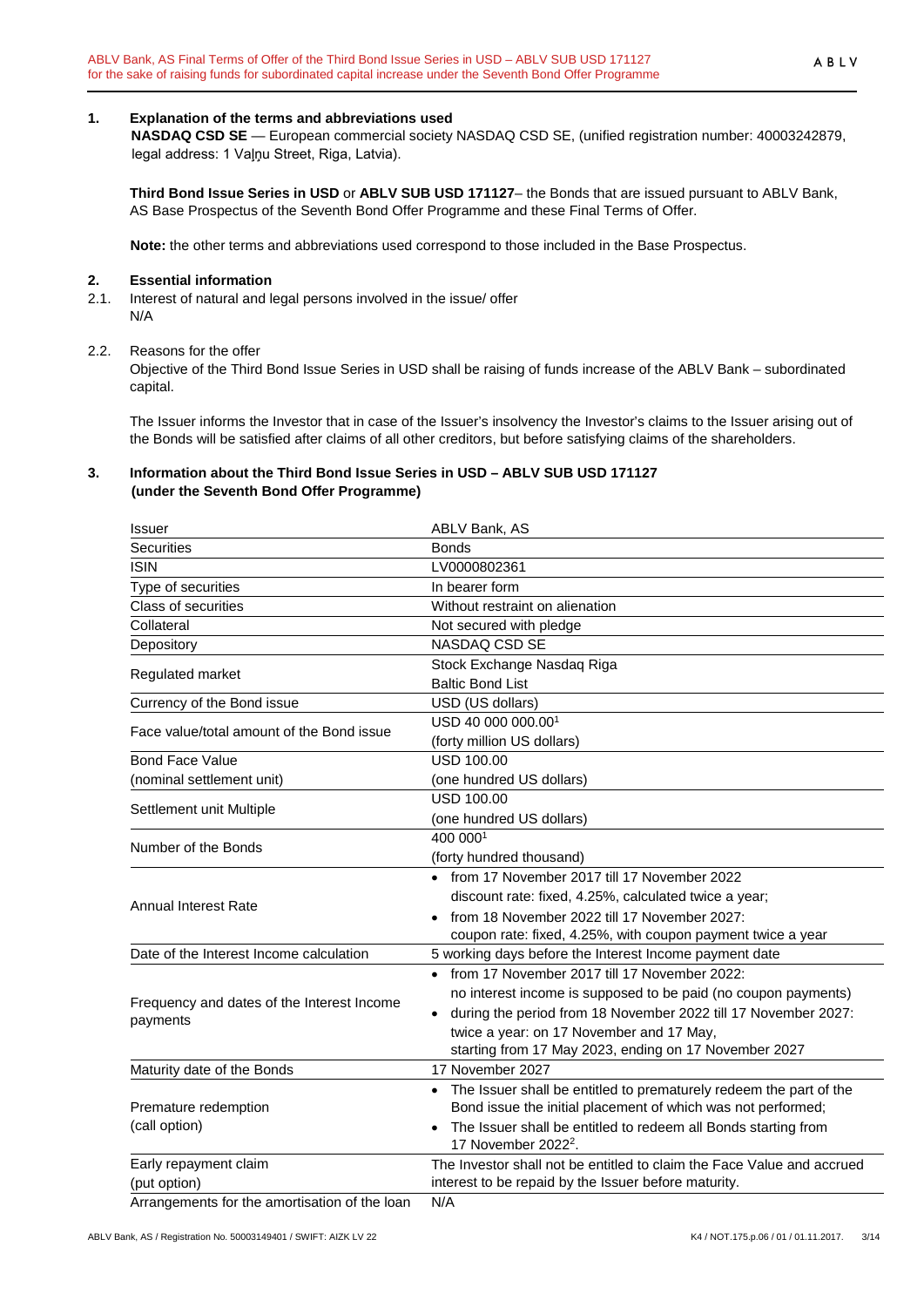|                                         | Fixed interest rate is set for the Bonds. The Bond yield does not depend                                                                                                                                                                                                                                                                                                                                                                                                                                                                                                                                                                                                                                                                                                                                                                                                                                                                                                                      |
|-----------------------------------------|-----------------------------------------------------------------------------------------------------------------------------------------------------------------------------------------------------------------------------------------------------------------------------------------------------------------------------------------------------------------------------------------------------------------------------------------------------------------------------------------------------------------------------------------------------------------------------------------------------------------------------------------------------------------------------------------------------------------------------------------------------------------------------------------------------------------------------------------------------------------------------------------------------------------------------------------------------------------------------------------------|
| Information on yield                    | on the changes in the base interest rate in the interbank market.                                                                                                                                                                                                                                                                                                                                                                                                                                                                                                                                                                                                                                                                                                                                                                                                                                                                                                                             |
| Yield calculation method                | Pursuant to paragraphs 6.9 and 6.10 of the Base Prospectus                                                                                                                                                                                                                                                                                                                                                                                                                                                                                                                                                                                                                                                                                                                                                                                                                                                                                                                                    |
| Representation of the Investors         | Pursuant to paragraph 6.15 of the Base Prospectus                                                                                                                                                                                                                                                                                                                                                                                                                                                                                                                                                                                                                                                                                                                                                                                                                                                                                                                                             |
| Decisions on the Bond issue             | The Bonds are issued and public offering is performed pursuant to the<br>following decisions of ABLV Bank:<br>decision on the bond issue of the extraordinary meeting of<br>shareholders, dated 31 March 2017 (Minutes No. 1, paragraph 5.9);<br>decision of the Board on approving the Base Prospectus of the<br>$\bullet$<br>Seventh Bond Offer Programme, dated 24 April 2017 (Minutes No.<br>$V-24$ , paragraph 1);<br>decision of the Board on the Base Prospectus of the Seventh Bond<br>$\bullet$<br>Offer Programme including recommendations of the Financial and<br>Capital Market Commission, dated 9 May 2017 (Minutes No. V-26,<br>paragraph 1);<br>decision of the Board on approval of ABLV Bank, AS Final Terms of<br>$\bullet$<br>Offer of the Third Bond Issue Series in USD - ABLV SUB USD<br>171127 for the sake of raising funds for subordinated capital increase<br>under the Seventh Bond Offer Programme, dated 26 October 2017<br>(Minutes No. V-71, paragraph 10). |
| Issue date                              | 17 November 2017                                                                                                                                                                                                                                                                                                                                                                                                                                                                                                                                                                                                                                                                                                                                                                                                                                                                                                                                                                              |
| Public offer start date                 | Not later than on 1 November 2017, the information shall be published at<br>the Issuer's website www.ably.com.<br>The public offer start date is 2 November 2017.                                                                                                                                                                                                                                                                                                                                                                                                                                                                                                                                                                                                                                                                                                                                                                                                                             |
| Public offer end date                   | 13 November 2017                                                                                                                                                                                                                                                                                                                                                                                                                                                                                                                                                                                                                                                                                                                                                                                                                                                                                                                                                                              |
| Decision on concluding the transactions | Pursuant to paragraph 9.4 of the Base Prospectus, the decision on<br>concluding the transactions will be made on 16 November 2017.                                                                                                                                                                                                                                                                                                                                                                                                                                                                                                                                                                                                                                                                                                                                                                                                                                                            |
| Settlement date                         | 17 November 2017                                                                                                                                                                                                                                                                                                                                                                                                                                                                                                                                                                                                                                                                                                                                                                                                                                                                                                                                                                              |

<sup>1</sup> Before the end of the public offer period, but not later than 4 (four) working days prior to the public offer end date, the Issuer may increase the Issue Series size. If amendments to the Final Terms are made, those shall be published in the same way as the Final Terms.

- 2 Pursuant to Article 63 of REGULATION (EU) No 575/2013 OF THE EUROPEAN PARLIAMENT AND OF THE COUNCIL of 26 June 2013 on prudential requirements for credit institutions and investment firms and amending Regulation (EU) No 648/2012, the following requirements apply to the bonds intended for raising subordinated capital and recognized as Tier 2 instruments:
	- original maturity of at least 5 (five) years;
	- the claim on the principal amount of the bonds under the provisions governing the instruments is wholly subordinated to claims of all non-subordinated creditors;
	- where the bonds include one or more call options, the options are exercisable at the sole discretion of the Issuer;
	- such bonds may not be called, redeemed or repurchased by the Issuer before the minimum period of 5 (five) years elapses, except in case of the Issuer's insolvency or liquidation;
	- the bonds intended for raising subordinated capital may be called, redeemed, or repurchased before maturity only given a prior permission of the competent authority and not before 5 (five) years after the date of issue; as well as other requirements pursuant to Article 63 of REGULATION (EU) No 575/2013 OF THE EUROPEAN PARLIAMENT AND OF THE COUNCIL of 26 June 2013 on prudential requirements for credit institutions and investment firms and amending Regulation (EU) No 648/2012.

For the purposes of the Base Prospectus and these Final Terms, the Issuer shall be an institution that borrows funds by issuing the Bonds.

## <span id="page-3-0"></span>**4. Terms and conditions of the offer**

#### 4.1. Initial placement process

The initial placement process is described in paragraphs 9.3 and 9.4 of the Base Prospectus.

The total amount of the Third Bond Issue Series is USD 40 000 000.00 (forty million US dollars).

The public offer start date is 2 November 2017.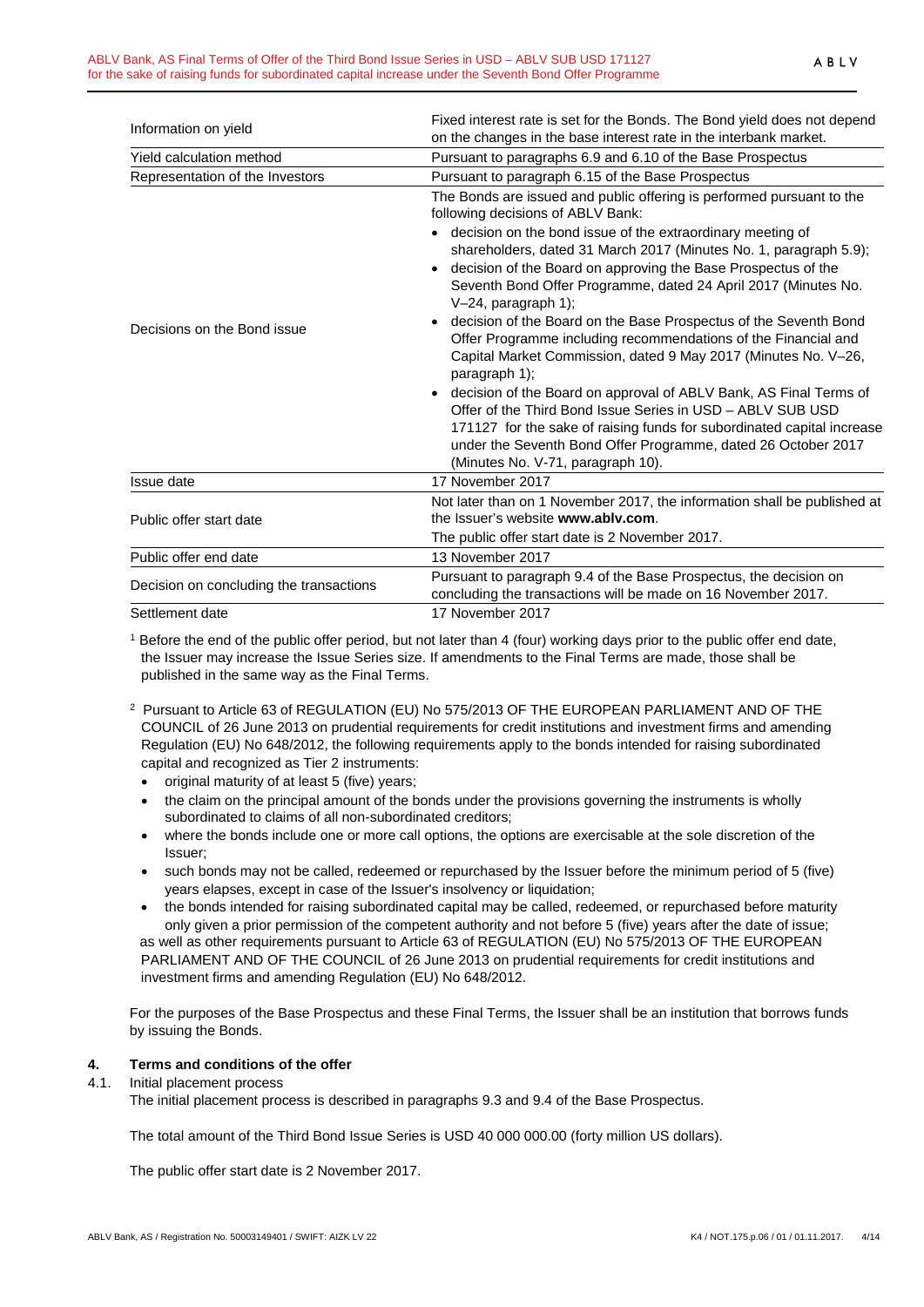A representative of the Investment Company or the Investor itself, provided it has a financial instruments account opened with ABLV Bank, shall submit an order to the Issuer, using the sample form "Financial Instruments' Trade Order" appended hereto, on working days from 08:30 till 18:30. The order may also be submitted electronically, using a corresponding order form in ABLV Bank Internetbank.

The public offer end date shall be 13 November 2017. Orders shall be accepted by ABLV Bank till the end of the working day, i.e., 18:30, or electronically – till the end of the day, i.e., 23:59.

Information about the order submission can be obtained:

- by phone: + 371 6700 2777
- via e-mail: **ibas@ablv.com**

The orders submitted to the Issuer may not be altered or revoked.

- 4.2. A description of the possibility to reduce subscriptions and the manner for refunding excess amount paid by applicants N/A
- 4.3. Details of the minimum and/or maximum amount of application Pursuant to paragraph 9.3 of the Base Prospectus, maximum number of the Bonds that a single Investor may apply for is not set. The Investor may not apply for purchasing less than 1 (one) Bond.
- 4.4. Settlement process

Within this Bond Issue Series, settlement under initial placement transactions shall be performed as follows:

- not applying the DVP principle, if agreed so by the underwriter and the Investor, or
- applying the DVP principle, regulated by the effective NASDAQ CSD SE rules.

If the transaction parties agree on not applying the DVP principle, the moment of the Bonds' delivery and the moment of payment may be different. The Investor shall ensure funds in the respective account on the day agreed upon by the transaction parties, whereas the Bonds shall be credited to the Investor's account on the day agreed upon by the transaction parties.

DVP shall be executed on the T+1 day, where "T" stands for the day of concluding the Bond purchase transaction, and "1" is the 1st (first) working day after the day of concluding the Bond purchase transaction.

The day of concluding the transaction shall be the day of making the decision on concluding the transaction – for this Series it is set to be 16 November 2017.

The settlement date shall be 17 November 2017.

4.5. Information about results

Pursuant to paragraph 9.6 of the Base Prospectus, information on the initial placement results will be published at the Issuer's website **www.ablv.com** within 10 (ten) working days after the public offer end date.

4.6. The procedure for the exercise of any right of pre-emption, the negotiability of subscription rights and the treatment of subscription rights not exercised. N/A

## <span id="page-4-0"></span>**5. Plan of securities distribution and allotment**

- 5.1. Offering the Bonds simultaneously in the markets of two or more countries N/A
- 5.2. Notification to applicants of the Bond amount allotted The Bank shall send a confirmation of the concluded transaction to the Investor, following the procedure set forth in ABLV Capital Markets, IBAS, General Terms of Business. The General Terms of Business are available at the Issuer's website **[www.ablv.com](http://www.ablv.com/)**.

## <span id="page-4-1"></span>**6. Pricing**

6.1. Initial placement price of a Bond Initial placement price of a Bond is set to be 81.0362% of the Bond's face value. The Bond's face value (nominal settlement unit) is USD 100.00 (one hundred US dollars).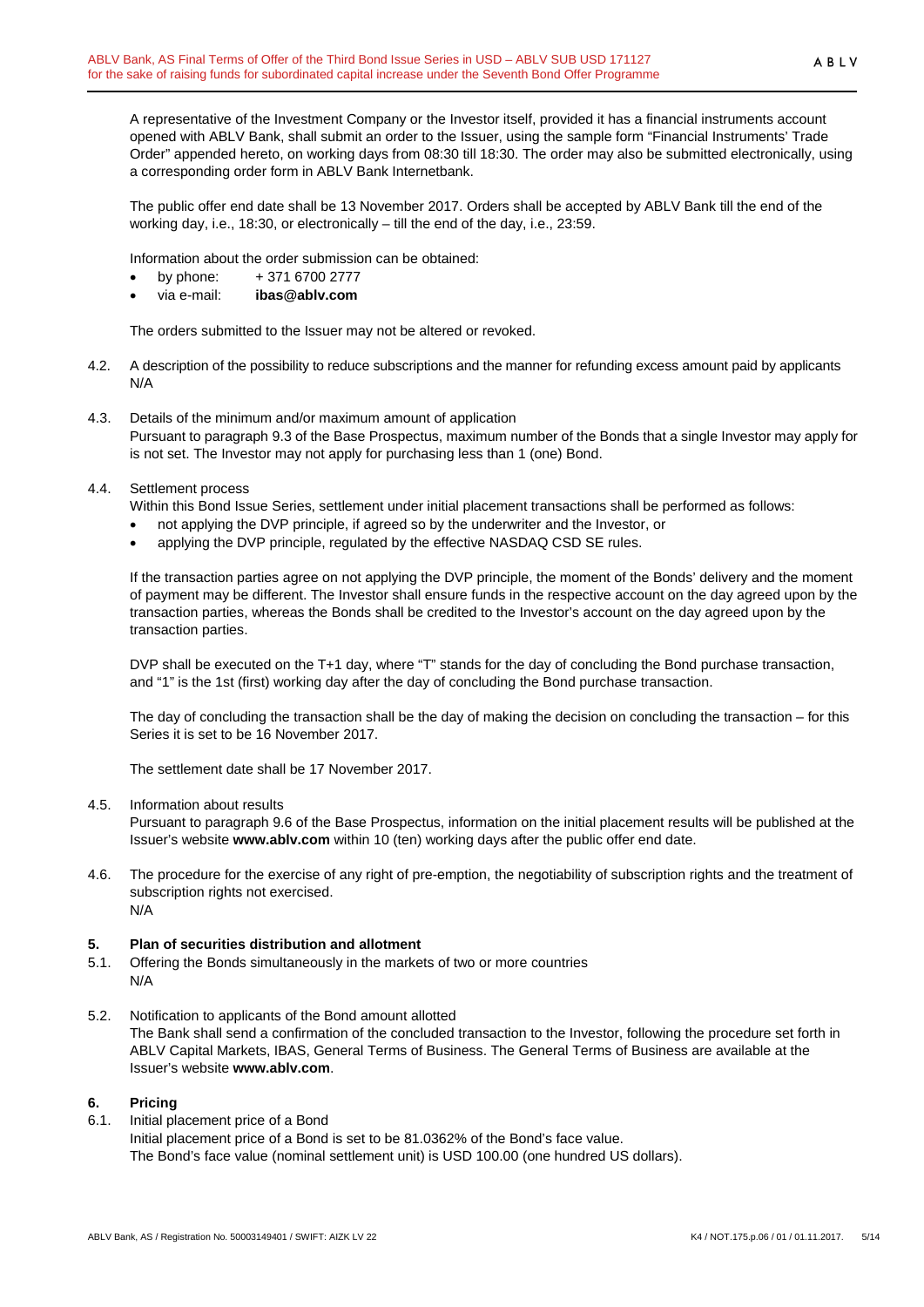#### 6.2. Pricing method

ABLV Bank Board will determine the Bonds' price depending on the situation in secondary market of similar securities then present and, in particular, based on evaluation of the demand in the securities market and yield of comparable market instruments. The price determined by ABLV Bank for the Bond Issue Series shall be the same for all Investors and shall remain constant throughout the whole initial placement period.

#### 6.3. Application of expenses and taxes

Purchasing the Bonds during the initial placement period, the Investor will have to transfer just set Bond sale price to the Issuer for each Bond unit being purchased.

Additional expenses under the transaction, which might include, without limitation, fees for account opening, for transaction conclusion and execution, may vary in different Investment Companies, and the Investor can find those out in the respective Investment Company engaged by the Investor in concluding the Bonds' purchase transaction as intermediary. ABLV Bank will not receive the said fees and payments charged by other Investment Companies and shall not be responsible for those additional expenses.

The Issuer shall be responsible for withholding and payment of taxes in compliance with the procedures and amount stated in the Republic of Latvia normative acts. The Issuer shall not be responsible for payment of taxes where the Republic of Latvia normative acts do not stipulate the Issuer's duty to assess and withhold the tax amount before making Interest Income payments.

## <span id="page-5-0"></span>**7. Placing and Underwriting**

- 7.1. Offer coordinator N/A
- 7.2. Depository European commercial society NASDAQ CSD SE, legal address: 1 Vaļņu Street, Riga, Latvia.
- 7.3. Entities agreeing to underwrite the issue N/A
- 7.4. Time of reaching the underwriting agreement N/A

## <span id="page-5-1"></span>**8. Admission to regulated market and trading arrangements**

8.1. Term and conditions of admission to regulated market Pursuant to paragraph 10.1 of the Base Prospectus, application for admitting the Bonds to the regulated market will be prepared in accordance with the Stock Exchange requirements and submitted within 3 (three) months after the end of the initial placement at the latest.

## 8.2. Regulated market

Stock Exchange Nasdaq Riga, Baltic Bond List.

8.3. Entities which have a firm commitment to act as intermediaries in secondary trading, providing liquidity through bid and offer rates and description of the main terms of their commitment N/A

## <span id="page-5-2"></span>**9. Information about previous Bond Issue Series performed under the Programme**

- Two issues performed under ABLV Bank, AS, Second Offer Programme,
- Three issues performed under ABLV Bank, AS, Third Offer Programme,
- One issue performed under ABLV Bank, AS, Fourth Offer Programme,
- Three issues performed under ABLV Bank, AS, Fifth Offer Programme,
- Seven issues performed under ABLV Bank, AS, Sixth Offer Programme and
- Five issues performed under ABLV Bank, AS, Seventh Offer Programme

have been included in the Baltic Bond List of the Stock Exchange Nasdaq Riga regulated markets.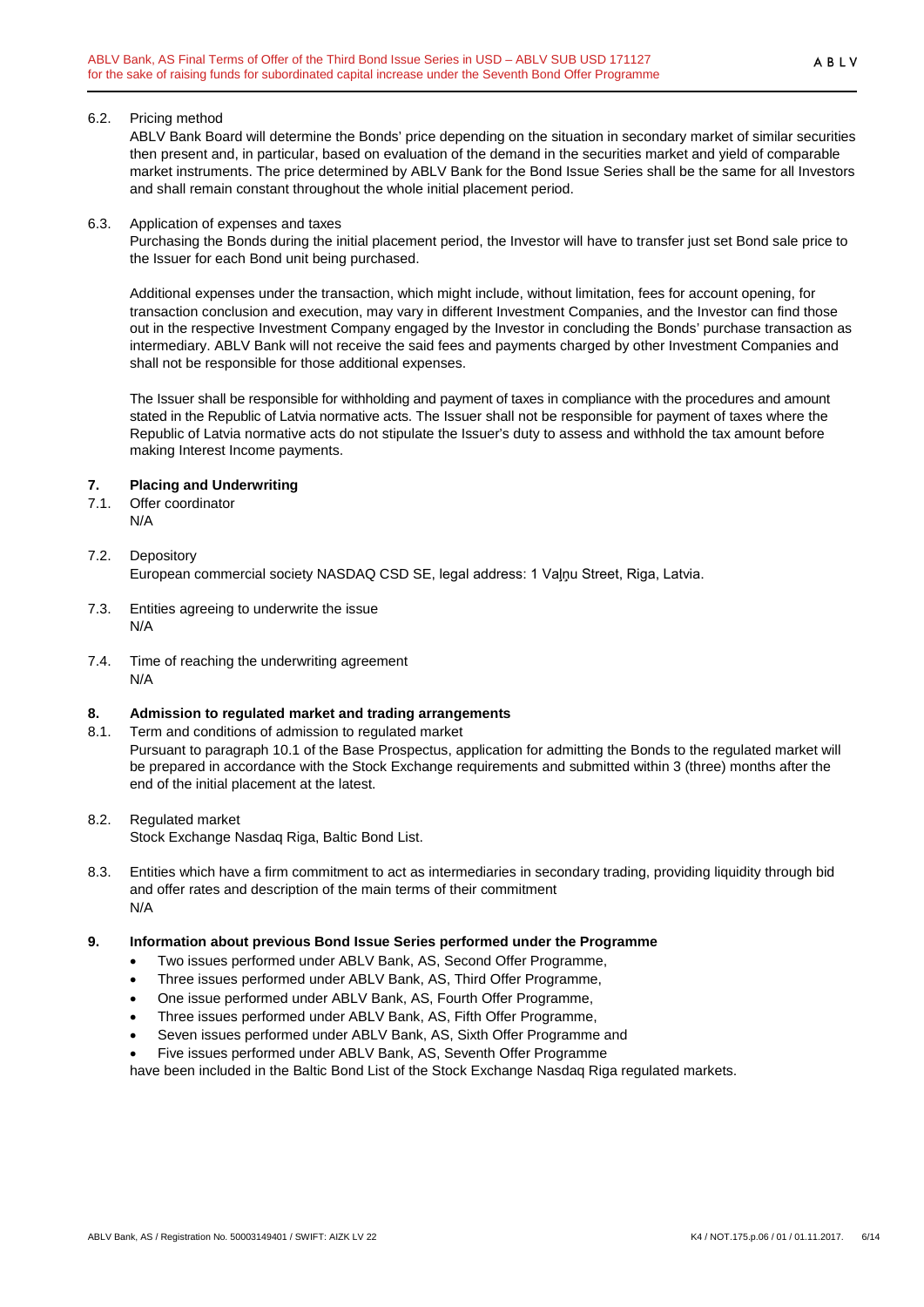Under ABLV Bank, AS, Seventh Offer Programme, there were following issues performed and included to securities lists of Nasdaq Riga regulated markets:

|                                          | Straight coupon bonds<br>in USD | Straight coupon bonds in<br><b>EUR</b> |
|------------------------------------------|---------------------------------|----------------------------------------|
| <b>ISIN</b>                              | LV0000802270                    | LV0000802288                           |
| Issue size                               | USD 75 000 000.00               | EUR 20 000 000.00                      |
| Issue name                               | ABLV FXD USD 030719             | ABLV FXD EUR 030719                    |
| Coupon rate (p.a.)                       | Fixed: 2.25%                    | Fiksēta: 0.75%                         |
| <b>Current interest</b><br>income period | $03.07.2017 - 02.01.2018$       | $03.07.2017 - 02.01.2018$              |
| Issue date                               | 03.07.2017                      | 03.07.2017                             |
| Maturity date                            | 03.07.2019                      | 03.07.2019                             |

|                                          | <b>Straight coupon bonds</b><br>in USD | Straight coupon bonds in<br><b>EUR</b> | Subordinated discount bonds<br>in EUR                                                                                       |
|------------------------------------------|----------------------------------------|----------------------------------------|-----------------------------------------------------------------------------------------------------------------------------|
| <b>ISIN</b>                              | LV0000802320                           | LV0000802338                           | LV0000802346                                                                                                                |
| Issue size                               | USD 75 000 000.00                      | EUR 20 000 000.00                      | EUR 25 000 000.00                                                                                                           |
| Issue name                               | ABLV FXD USD 271019                    | ABLV FXD EUR 271019                    | ABLV SUB EUR 271027                                                                                                         |
| Discount year<br>(p.a.)                  |                                        |                                        | Fixed: 3.75%<br>(first 5 years)                                                                                             |
| Coupon rate (p.a.)                       | Fixed: 2.15%                           | Fixed: 0.95%                           | Fixed; 3.75% (starting from 6th<br>year, if the bank does not<br>exercise its right of premature<br>redemption of the bond) |
| <b>Current interest</b><br>income period | $27.10.2017 - 26.04.2018$              | 27.10.2017 - 26.04.2018                |                                                                                                                             |
| Issue date                               | 27.10.2017                             | 27.10.2017                             | 27.10.2017                                                                                                                  |
| Maturity date                            | 27.10.2019                             | 27.10.2019                             | 27.10.2027                                                                                                                  |

The Investors can find the information about issues performed under the Second, Third, Fourth, Fifth, Sixth and Seventh Offer Programmes and their Final Terms at ABLV Bank, AS website **[www.ablv.com](http://www.ablv.com/)**.

## <span id="page-6-0"></span>**10. Additional information**

- 10.1. Advisors connected with the Bond issue N/A
- 10.2. Information about the Bond issue provided by third parties N/A
- 10.3. Credit ratings assigned to the Bonds N/A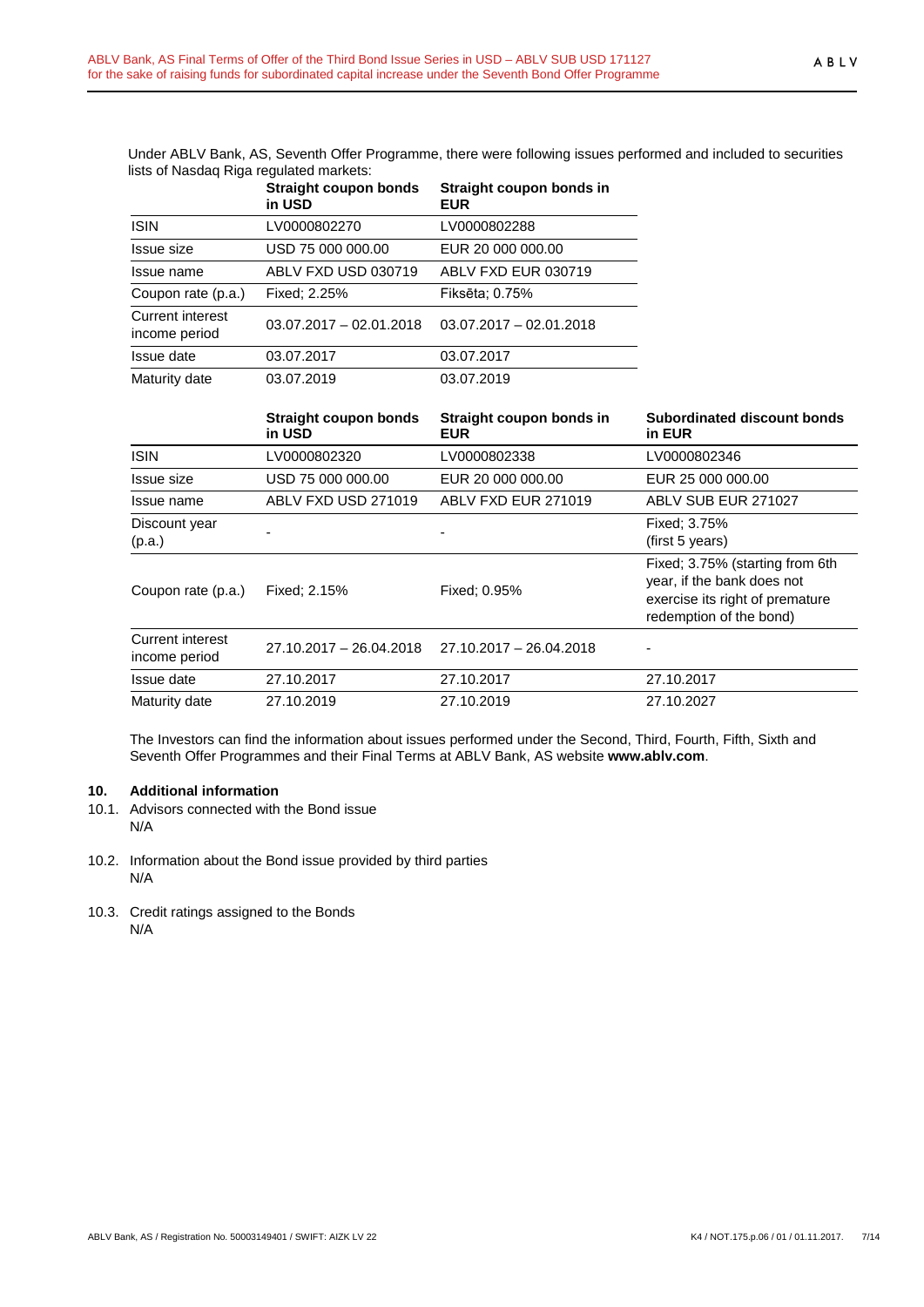The Final Terms were approved at ABLV Bank, AS Board session on 26 October 2017.

| Name, surname    | <b>Position held</b>                                                   | <b>Signature</b> |
|------------------|------------------------------------------------------------------------|------------------|
| Vadims Reinfelds | Deputy Chairman of the Board,<br>Deputy Chief Executive Officer (dCEO) |                  |
| Māris Kannenieks | Member of the Board.<br>Chief Financial Officer (CFO)                  |                  |
| Edgars Pavlovičs | Member of the Board,<br>Chief Risk Officer (CRO)                       |                  |
| Aleksandrs Pāže  | Member of the Board,<br>Chief Compliance Officer (CCO)                 |                  |
| Romans Surnačovs | Member of the Board,<br>Chief Operating Officer (COO)                  |                  |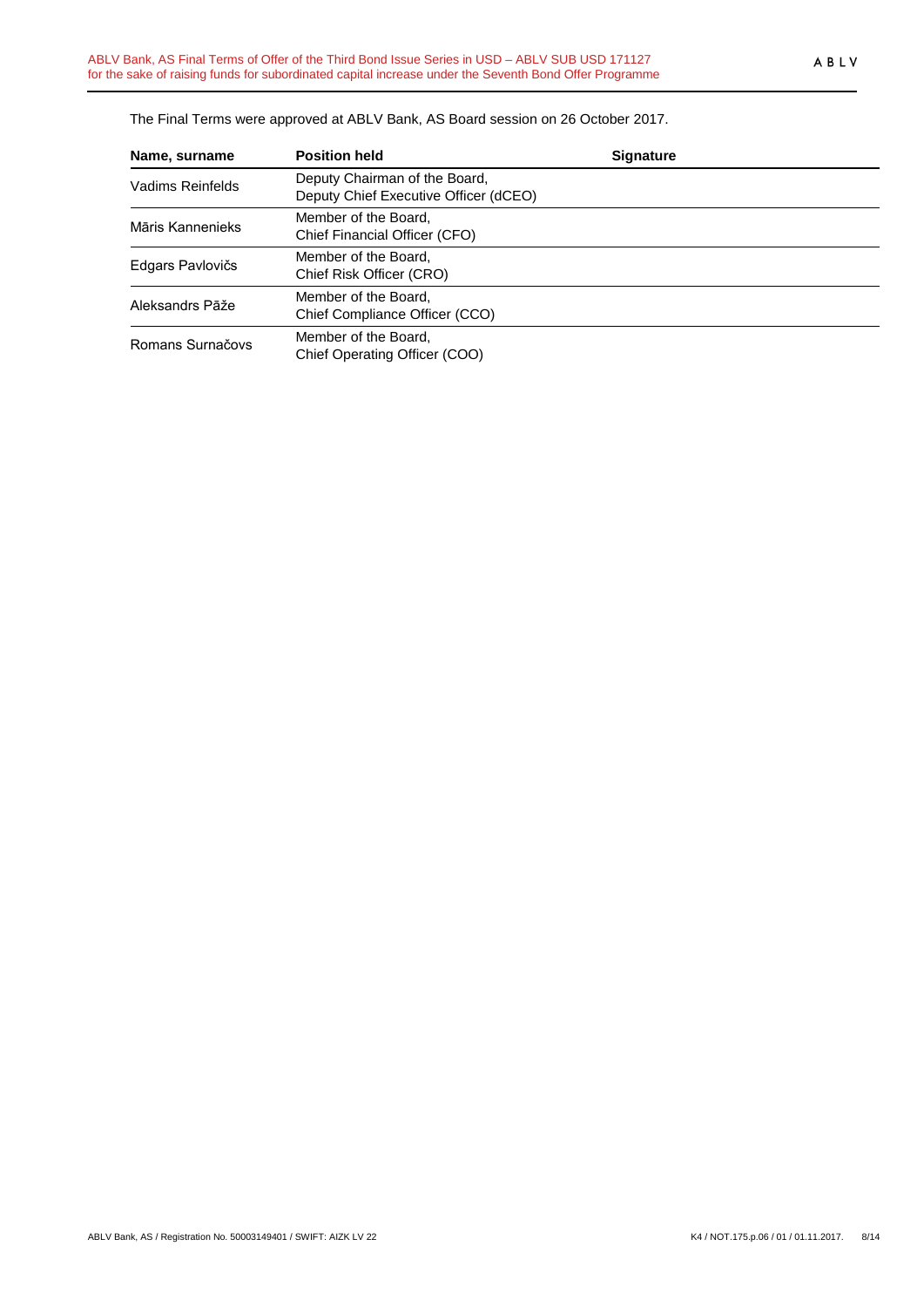Summary of the Bond issue

Appendix 1

#### **Section A. Introduction and warnings**

The summary shall be deemed the introduction of the Base Prospectus.

Any decision on investing in the Bonds shall be based on the Investor's judgement on the whole Base Prospectus and the respective Final Terms of the Bond issue.

Should any claim be lodged to a court regarding the information provided in the Base Prospectus, if necessary, the Investor lodging the claim to a court in accordance with normative acts of the respective member state shall cover the

A.1 costs of translating the Base Prospectus before the proceedings are initiated. The persons responsible for the information provided in the Base Prospectus, including persons that translated the same and applied for its notification, may be held civilly liable only where the summary is misleading, inaccurate, or inconsistent with other sections of the Base Prospectus, or fails to provide the most essential information that would aid the Investors when considering whether to invest in the Bonds.

 $A.2 N/A$ 

#### **Section B. Issuer**

| B.1  | Legal and commercial<br>name of the Issuer                                                                                                    | ABLV Bank, AS.                                                                                                                                                                                                                                                                                                        |
|------|-----------------------------------------------------------------------------------------------------------------------------------------------|-----------------------------------------------------------------------------------------------------------------------------------------------------------------------------------------------------------------------------------------------------------------------------------------------------------------------|
| B.2  | The domicile and<br>legal form of the<br>Issuer, the legislation<br>under which the<br>Issuer operates and<br>its country of<br>incorporation | ABLV Bank is a joint stock company registered in the Republic of Latvia, which carries out its<br>operations in accordance with the Republic of Latvia legal acts, the European Union normative<br>acts, and the issued licence that allows rendering all financial services stated in the Credit<br>Institution Law. |
|      | $B.3 - B.4.a$                                                                                                                                 | N/A                                                                                                                                                                                                                                                                                                                   |
| B.4b | Description of any<br>known trends<br>affecting the Issuer<br>and the industries in<br>which it operates                                      | As at the day of producing the Final Terms, there is no information on any detected trends,<br>events, claims, or obligations that might have significant negative effect on further operations of<br>ABLV Bank, AS or the Republic of Latvia credit institution sector.                                              |
|      |                                                                                                                                               | The information provided in the table below completely matches that presented in ABLV Bank                                                                                                                                                                                                                            |

The information provided in the table below completely matches that presented in ABLV Bank consolidated report for the first half of 2017.

|     |                                       |    |                                                        | Country<br>Οf      |                        |                           | Share in       | Share in<br>the the entity's<br>entity's capital with |
|-----|---------------------------------------|----|--------------------------------------------------------|--------------------|------------------------|---------------------------|----------------|-------------------------------------------------------|
|     |                                       |    | Nº Company                                             | incorpo-<br>ration | Registration<br>number | <b>Business profile</b>   | capital<br>(%) | voting<br>rights (%)                                  |
|     |                                       |    | ABLV Bank, AS                                          | LV                 | 50003149401            | <b>Financial services</b> | 100            | 100                                                   |
|     |                                       | 2. | ABLV Bank Luxembourg, S.A.                             | LU                 | B 162048               | <b>Financial services</b> | 100            | 100                                                   |
|     |                                       | 3. | <b>ABLV Consulting Services, AS</b>                    | LV                 | 40003540368            | Consulting<br>services    | 100            | 100                                                   |
| B.5 | Issuer's position within<br>the group | 4. | ABLV Advisory Services, SIA                            | LV                 | 40103964811            | Consulting<br>services    | 100            | 100                                                   |
|     |                                       | 5. | <b>ABLV Corporate Services</b><br>Holding Company, SIA | LV                 | 40103799987            | Holding company           | 100            | 100                                                   |
|     |                                       | 6. | ABLV Corporate Services, SIA                           | LV                 | 40103283479            | Consulting<br>services    | 100            | 100                                                   |
|     |                                       | 7. | <b>ABLV Corporate Services, LTD</b>                    | CY                 | HE273600               | Consulting<br>services    | 100            | 100                                                   |
|     |                                       | 8. | ABLV Corporate Finance, SIA                            | LV                 | 40203042916            | Consulting<br>services    | 100            | 100                                                   |
|     |                                       | 9. | <b>ABLV Capital Markets, IBAS</b>                      | LV                 | 40003814705            | <b>Financial services</b> | 90             | 100                                                   |
|     |                                       |    | 10. ABLV Capital Markets USA LLC* US                   |                    | 6399457                | <b>Financial services</b> | 90             | 100                                                   |
|     |                                       |    | 11. ABLV Asset Management, IPAS LV                     |                    | 40003814724            | <b>Financial services</b> | 90             | 100                                                   |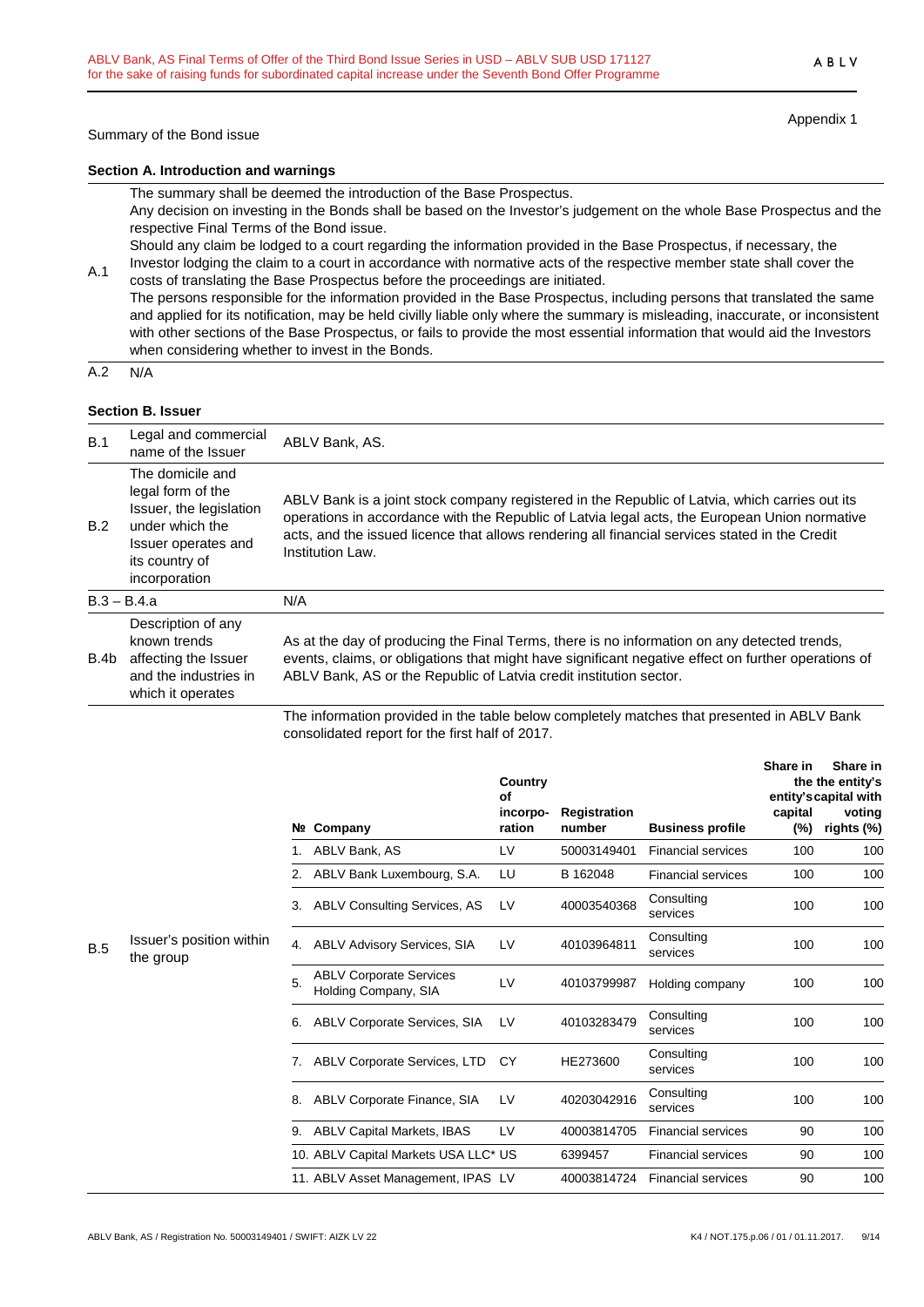#### ABLV Bank, AS Final Terms of Offer of the Third Bond Issue Series in USD – ABLV SUB USD 171127 for the sake of raising funds for subordinated capital increase under the Seventh Bond Offer Programme

|                                | Country<br>of      |                        |                                                                    | Share in       | Share in<br>the the entity's<br>entity's capital with |
|--------------------------------|--------------------|------------------------|--------------------------------------------------------------------|----------------|-------------------------------------------------------|
| Nº Company                     | incorpo-<br>ration | Registration<br>number | <b>Business profile</b>                                            | capital<br>(%) | voting<br>rights (%)                                  |
| 12. PEM, SIA                   | LV                 | 40103286757            | Investment<br>project<br>management                                | 51             | 51                                                    |
| 13. PEM 1, SIA                 | LV                 | 40103551353            | Wholesale trade<br>services of other<br>machinery and<br>equipment | 51             | 51                                                    |
| 14. New Hanza Capital, AS      | LV                 | 50003831571            | Holding company                                                    | 88             | 88                                                    |
| 15. NHC 1, SIA                 | LV                 | 50103247681            | Investments in<br>real estate                                      | 88             | 88                                                    |
| 16. NHC 2, SIA                 | LV                 | 40103963977            | Investments in<br>real estate                                      | 88             | 88                                                    |
| 17. NHC 3, SIA                 | LV                 | 50103994841            | Investments in<br>real estate                                      | 88             | 88                                                    |
| 18. NHC 4, SIA                 | LV                 | 40203032424            | Investments in<br>real estate                                      | 88             | 88                                                    |
| 19. NHC 5, SIA                 | LV                 | 50203032411            | Investments in<br>real estate                                      | 88             | 88                                                    |
| 20. NHC 6, SIA                 | LV                 | 40203032439            | Investments in<br>real estate                                      | 88             | 88                                                    |
| 21. Pillar, SIA                | LV                 | 40103554468            | Holding company                                                    | 100            | 100                                                   |
| 22. Pillar Holding Company, KS | LV                 | 40103260921            | Holding company                                                    | 100            | 100                                                   |
| 23. Pillar 3, SIA              | LV                 | 40103193067            | Real estate<br>transactions                                        | 100            | 100                                                   |
| 24. Pillar 4 & 6, SIA          | LV                 | 40103210494            | Real estate<br>transactions                                        | 100            | 100                                                   |
| 25. Pillar 7 & 8, SIA          | LV                 | 40103240484            | Real estate<br>transactions                                        | 100            | 100                                                   |
| 26. Pillar 9, SIA              | LV                 | 40103241210            | Real estate<br>transactions                                        | 100            | 100                                                   |
| 27. Pillar 11, SIA             | LV                 | 40103258310            | Real estate<br>transactions                                        | 100            | 100                                                   |
| 28. Pillar 2, 12 & 14, SIA     | LV                 | 50103313991            | Real estate<br>transactions                                        | 100            | 100                                                   |
| 29. Pillar 18, SIA             | LV                 | 40103492079            | Real estate<br>transactions                                        | 100            | 100                                                   |
| 30. Pillar 19, SIA             | LV                 | 40103766952            | Real estate<br>transactions                                        | 100            | 100                                                   |
| 31. Pillar 20, SIA             | LV                 | 40103903056            | Real estate<br>transactions                                        | 100            | 100                                                   |
| 32. Pillar 21, SIA             | LV                 | 40103929286            | Real estate<br>transactions                                        | 100            | 100                                                   |
| 33. Pillar 22, SIA             | LV                 | 50103966301            | Real estate<br>transactions                                        | 100            | 100                                                   |
| 34. Pillar Management, SIA     | LV                 | 40103193211            | Real estate<br>management and<br>administration                    | 100            | 100                                                   |
| 35. Pillar RE Services, SIA    | LV                 | 40103731804            | Parking<br>management                                              | 100            | 100                                                   |
| 36 Pillar Contractor, SIA      | LV                 | 40103929498            | Management and<br>coordination of<br>construction<br>processes     | 100            | 100                                                   |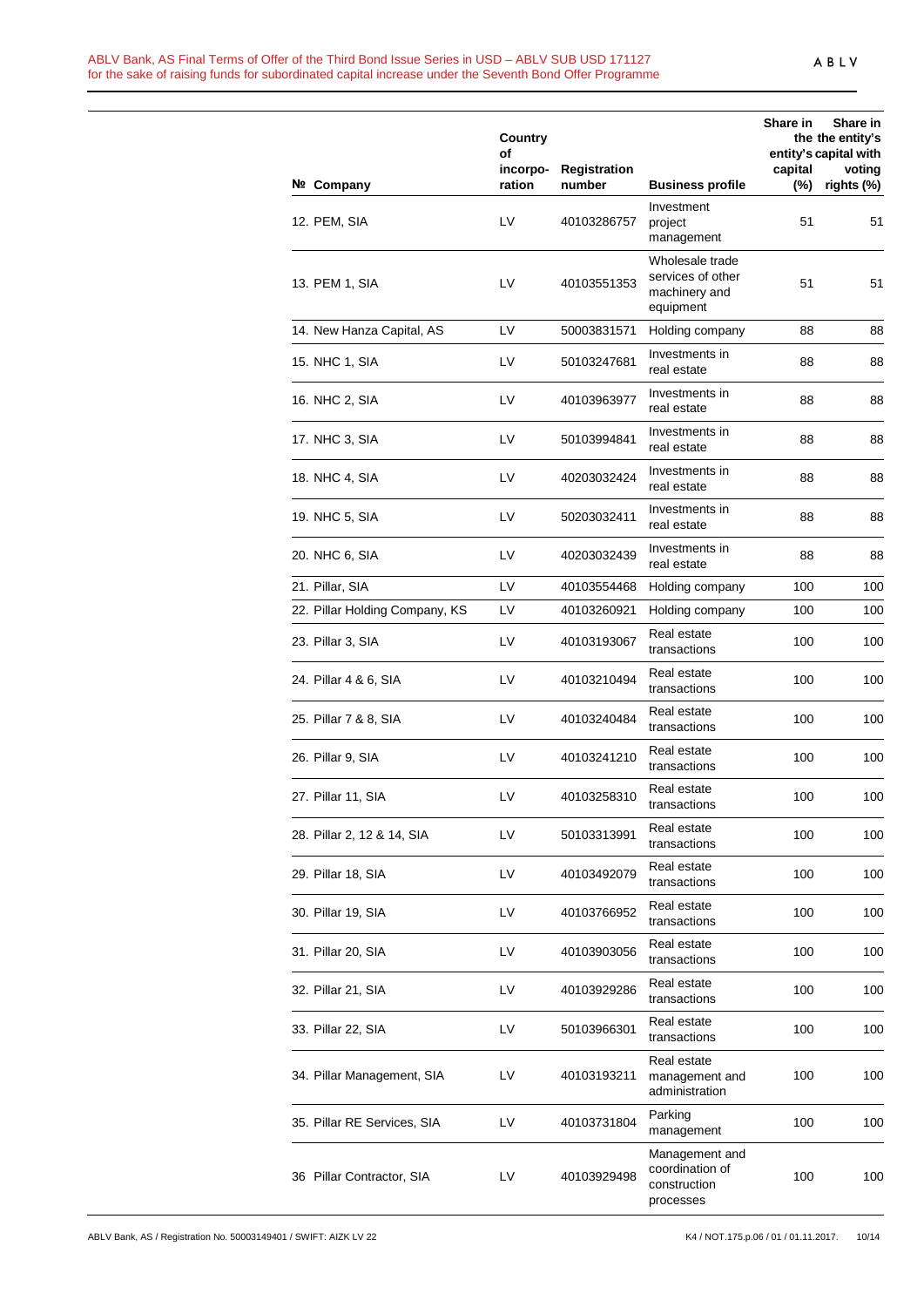|             |                                                                                                                                | Nº Company                                                                                                                                                                                                                                                     | Country<br>of<br>incorpo-<br>ration | <b>Registration</b><br>number | <b>Business profile</b>                   | Share in<br>capital<br>$(\%)$ | Share in<br>the the entity's<br>entity's capital with<br>voting<br>rights (%) |
|-------------|--------------------------------------------------------------------------------------------------------------------------------|----------------------------------------------------------------------------------------------------------------------------------------------------------------------------------------------------------------------------------------------------------------|-------------------------------------|-------------------------------|-------------------------------------------|-------------------------------|-------------------------------------------------------------------------------|
|             |                                                                                                                                | 37. Pillar Architekten, SIA                                                                                                                                                                                                                                    | LV                                  | 40103437217                   | Designing and<br>designers<br>supervision | 100                           | 100                                                                           |
|             |                                                                                                                                | 38. Pillar Development, SIA                                                                                                                                                                                                                                    | LV                                  | 40103222826                   | Infrastructure<br>maintenance             | 100                           | 100                                                                           |
|             |                                                                                                                                | 39. Pillar Utilities, SIA                                                                                                                                                                                                                                      | LV                                  | 40103693339                   | Infrastructure<br>management              | 100                           | 100                                                                           |
|             |                                                                                                                                | 40. Hanzas Dārzs, SIA                                                                                                                                                                                                                                          | LV                                  | 40203078059                   | Territory<br>management                   | 100                           | 100                                                                           |
|             |                                                                                                                                | 41. ABLV Building Complex, SIA                                                                                                                                                                                                                                 | LV                                  | 40203037667                   | Investments in<br>real estate             | 100                           | 100                                                                           |
|             |                                                                                                                                | * subsidiary company is registered, but licence for rendering investment services has not been received<br>yet, as well as payment of paid-in share capital has not been made, that being compliant with the<br>registration country legislative requirements. |                                     |                               |                                           |                               |                                                                               |
| $B.6 - B.8$ |                                                                                                                                | N/A                                                                                                                                                                                                                                                            |                                     |                               |                                           |                               |                                                                               |
| <b>B.9</b>  | Profit forecast and<br>assessment                                                                                              | ABLV Bank made no profit forecasts for the following periods of operations.                                                                                                                                                                                    |                                     |                               |                                           |                               |                                                                               |
| B.10        | Reservations in the<br>audit report on the<br>financial information                                                            | ABLV Bank audited financial report for the year 2016 contains no reservations.                                                                                                                                                                                 |                                     |                               |                                           |                               |                                                                               |
| <b>B.11</b> |                                                                                                                                | N/A                                                                                                                                                                                                                                                            |                                     |                               |                                           |                               |                                                                               |
|             |                                                                                                                                | <b>Performance indicators</b><br><b>Financial indicators, EUR'000</b>                                                                                                                                                                                          |                                     |                               | 2015                                      |                               | 2016                                                                          |
|             |                                                                                                                                | Operating income                                                                                                                                                                                                                                               |                                     |                               | 126 319                                   |                               | 141 875                                                                       |
|             |                                                                                                                                | Operating expense                                                                                                                                                                                                                                              |                                     |                               | 51 933                                    |                               | 59 914                                                                        |
|             |                                                                                                                                | Profit or loss before taxes                                                                                                                                                                                                                                    |                                     |                               | 74 563                                    |                               | 81 961                                                                        |
|             | Selected historical key                                                                                                        | <b>Balance sheet data, EUR'000</b>                                                                                                                                                                                                                             |                                     |                               |                                           |                               |                                                                               |
|             | financial information                                                                                                          | Assets                                                                                                                                                                                                                                                         |                                     |                               | 4 928 121                                 |                               | 3 849 586                                                                     |
| <b>B.12</b> | and any changes to it                                                                                                          | Deposits                                                                                                                                                                                                                                                       |                                     |                               | 3793192                                   |                               | 2 901 824                                                                     |
|             | since the date of the                                                                                                          | Loans                                                                                                                                                                                                                                                          |                                     |                               | 873 499                                   |                               | 1 012 146                                                                     |
|             | last published audited<br>financial reports                                                                                    | Shareholders' equity                                                                                                                                                                                                                                           |                                     |                               | 281 453                                   |                               | 321 802                                                                       |
|             |                                                                                                                                | ABLV Bank forecasts contain no adverse changes since the date of its last published audited<br>financial report.                                                                                                                                               |                                     |                               |                                           |                               |                                                                               |
|             |                                                                                                                                | There are no significant changes in the financial or trading position of ABLV Bank detected<br>subsequent to the period covered by the historical financial information.                                                                                       |                                     |                               |                                           |                               |                                                                               |
| B.13        | Events particular to the<br>Issuer which are to a<br>material extent relevant<br>to the evaluation of the<br>Issuer's solvency | Recently there were no detected events particular to ABLV Bank which are to a material extent<br>relevant to the evaluation of the Issuer's solvency.                                                                                                          |                                     |                               |                                           |                               |                                                                               |
| B.14        | Issuer's dependence<br>on other entities within<br>the group                                                                   | ABLV Bank is not dependent upon other entities within the ABLV Bank group.                                                                                                                                                                                     |                                     |                               |                                           |                               |                                                                               |
| <b>B.15</b> | Issuer's principal<br>activities                                                                                               | ABLV Bank principal activities are rendering of financial services.                                                                                                                                                                                            |                                     |                               |                                           |                               |                                                                               |
| B.16        | Control over the Issuer                                                                                                        | As at the moment of the Prospectus approval, no shareholder controls the Issuer.                                                                                                                                                                               |                                     |                               |                                           |                               |                                                                               |
| B.17        | Credit ratings                                                                                                                 | No credit ratings are assigned to ABLV Bank by credit rating agencies registered and/or<br>certified according to Regulation No 1060/2009 on credit rating agencies.                                                                                           |                                     |                               |                                           |                               |                                                                               |
|             | $B.18 - B.50$                                                                                                                  | N/A                                                                                                                                                                                                                                                            |                                     |                               |                                           |                               |                                                                               |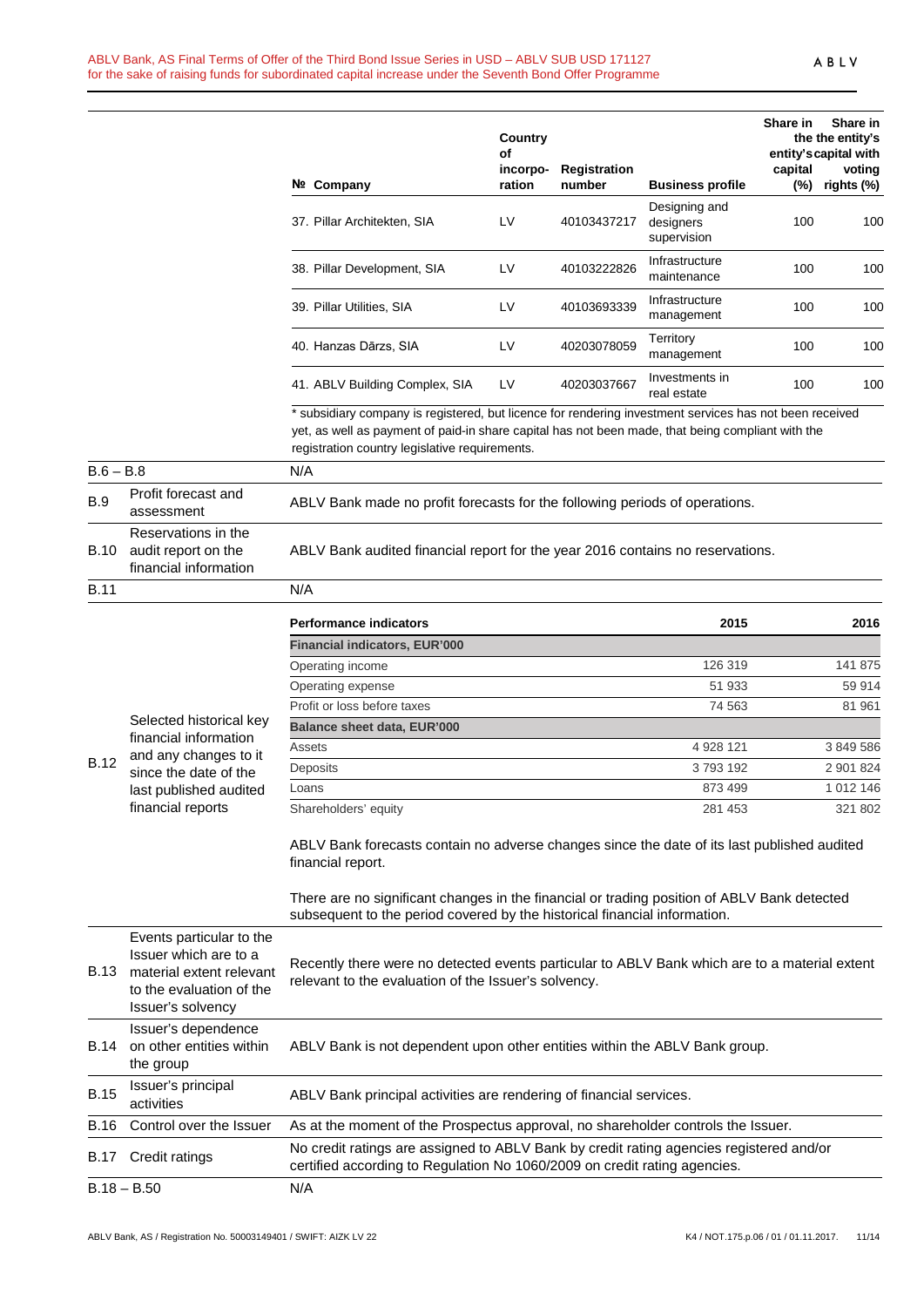| <b>Section C. Securities</b> |                                                             |                                                                                                                                                                                                                                                                                                                                                                                                 |  |  |  |  |  |
|------------------------------|-------------------------------------------------------------|-------------------------------------------------------------------------------------------------------------------------------------------------------------------------------------------------------------------------------------------------------------------------------------------------------------------------------------------------------------------------------------------------|--|--|--|--|--|
| C.1                          | <b>Bond details</b>                                         | Bonds issued under the Third Bond Issue Series in USD - ABLV SUB USD 171127<br>(ISIN LV0000802361) are dematerialized bearer securities without restraint on alienation.                                                                                                                                                                                                                        |  |  |  |  |  |
| C.2                          | Currency of the<br>Bond issue                               | USD (US dollars).                                                                                                                                                                                                                                                                                                                                                                               |  |  |  |  |  |
| $C.3 - C.4$                  |                                                             | N/A                                                                                                                                                                                                                                                                                                                                                                                             |  |  |  |  |  |
| C.5                          | Restrictions on the<br>free transferability of<br>the Bonds | The Bonds are freely transferrable securities that represent the Issuer's debt to the Bondholders<br>without additional collateral. The Bonds are dematerialized bearer securities without restraint on<br>alienation - transferrable securities.                                                                                                                                               |  |  |  |  |  |
| $C.6 - C.7$                  |                                                             | N/A                                                                                                                                                                                                                                                                                                                                                                                             |  |  |  |  |  |
|                              | Rights attached to<br>the Bonds                             | Division of the Bonds into categories<br>The Bonds are not supposed to be divided into categories. Pursuant to these Final Terms,<br>subordinated Bonds are supposed to be issued for the sake of subordinated capital increase.                                                                                                                                                                |  |  |  |  |  |
|                              |                                                             | Limitations to the rights attached to the Bonds<br>The Bonds are freely transferrable securities without restraint on their alienation.                                                                                                                                                                                                                                                         |  |  |  |  |  |
|                              |                                                             | The Issuer draws the Investor's attention to the fact that where the objective of the Bond Issue<br>Series is raising of funds that the Issuer will use as subordinated capital, in case of the Issuer's<br>insolvency the Investor's claims to the Issuer arising out of the Bonds will be satisfied after<br>claims of all other creditors, but before satisfying claims of the shareholders. |  |  |  |  |  |
|                              |                                                             | <b>Annual Interest Rate</b>                                                                                                                                                                                                                                                                                                                                                                     |  |  |  |  |  |
|                              |                                                             | • from 17 November 2017 till 17 November 2022:                                                                                                                                                                                                                                                                                                                                                  |  |  |  |  |  |
|                              |                                                             | discount rate: fixed, 4.25%, calculated twice a year;                                                                                                                                                                                                                                                                                                                                           |  |  |  |  |  |
|                              |                                                             | from 18 November 2022 till 17 November 2027:                                                                                                                                                                                                                                                                                                                                                    |  |  |  |  |  |
| C.8,<br>C.9                  |                                                             | coupon rate: fixed, 4.25%, with coupon payment twice a year.                                                                                                                                                                                                                                                                                                                                    |  |  |  |  |  |
|                              |                                                             | The date from which interest becomes payable and the due dates for interest                                                                                                                                                                                                                                                                                                                     |  |  |  |  |  |
|                              |                                                             | from 17 November 2017 till 17 November 2022:                                                                                                                                                                                                                                                                                                                                                    |  |  |  |  |  |
|                              |                                                             | no interest income is supposed to be paid (no coupon payments);                                                                                                                                                                                                                                                                                                                                 |  |  |  |  |  |
|                              |                                                             | during the period from 18 November 2022 till 17 November 2027:                                                                                                                                                                                                                                                                                                                                  |  |  |  |  |  |
|                              |                                                             | twice a year: on 17 November and 17 May, starting from 17 May 2023, ending on                                                                                                                                                                                                                                                                                                                   |  |  |  |  |  |
|                              |                                                             | 17 November 2027.                                                                                                                                                                                                                                                                                                                                                                               |  |  |  |  |  |
|                              |                                                             | Bond maturity date and repayment procedures<br>The Investor shall receive the Bond Face Value as a lump-sum payment on 17 November 2027.                                                                                                                                                                                                                                                        |  |  |  |  |  |
|                              |                                                             | Bond yield                                                                                                                                                                                                                                                                                                                                                                                      |  |  |  |  |  |
|                              |                                                             | Fixed rate is applied to the Bonds, and therefore the yield does not change.                                                                                                                                                                                                                                                                                                                    |  |  |  |  |  |
|                              |                                                             | Representatives of debt security holders<br>Holders of the debt securities may freely determine representatives for exercising the rights<br>attached to the Bonds.                                                                                                                                                                                                                             |  |  |  |  |  |
| C.10                         |                                                             | N/A                                                                                                                                                                                                                                                                                                                                                                                             |  |  |  |  |  |
| C.11                         | Admission of the Bonds<br>to the<br>regulated market        | The Bonds are supposed to be admitted to the regulated market - Baltic Bond List of Nasdaq<br>Riga Stock Exchange.                                                                                                                                                                                                                                                                              |  |  |  |  |  |
| C.12                         | Minimum face value<br>of the issue                          | Pursuant to paragraph 9.3 of the Base Prospectus, the Investor may not apply for purchasing<br>less than 1 (one) Bond.                                                                                                                                                                                                                                                                          |  |  |  |  |  |
|                              | $C.13 - C.22$                                               | N/A                                                                                                                                                                                                                                                                                                                                                                                             |  |  |  |  |  |
| <b>Section D. Risks</b>      |                                                             |                                                                                                                                                                                                                                                                                                                                                                                                 |  |  |  |  |  |
| D.1                          |                                                             | N/A                                                                                                                                                                                                                                                                                                                                                                                             |  |  |  |  |  |
|                              | Key information                                             | In carrying out its operating activities, ABLV Bank is subject to various risks. Most significant                                                                                                                                                                                                                                                                                               |  |  |  |  |  |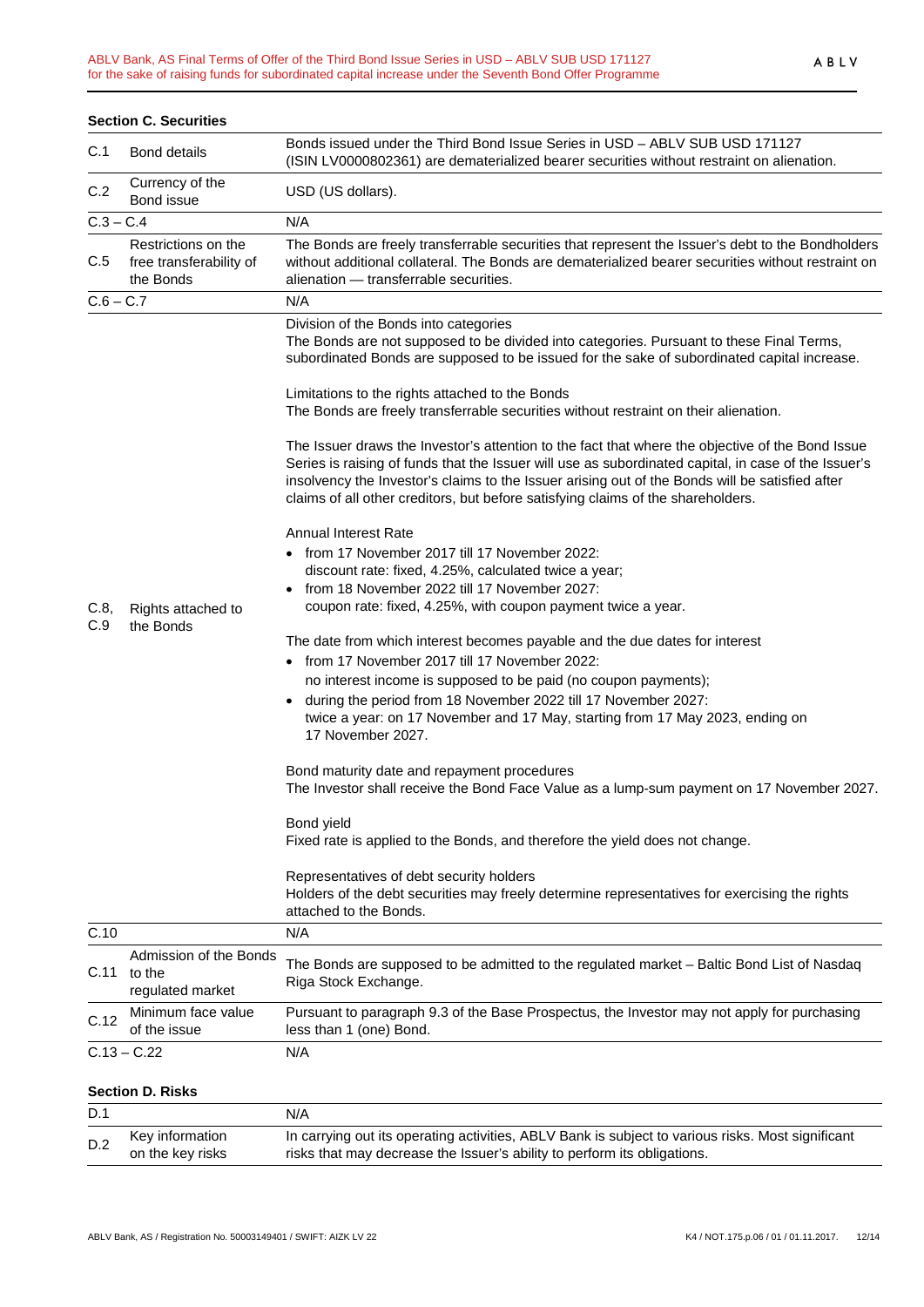1. Credit risk

|              |                                                   |                                                                                                                              | Credit risk is exposure to potential losses in case of ABLV Bank counterparty or debtor<br>being unable to pay the contractual obligations to ABLV Bank.                                                                                                                                                                                                                                                                                                                                         |  |  |  |
|--------------|---------------------------------------------------|------------------------------------------------------------------------------------------------------------------------------|--------------------------------------------------------------------------------------------------------------------------------------------------------------------------------------------------------------------------------------------------------------------------------------------------------------------------------------------------------------------------------------------------------------------------------------------------------------------------------------------------|--|--|--|
|              |                                                   | 2.                                                                                                                           | Liquidity risk<br>Liquidity is ABLV Bank ability to maintain or ensure sufficient cash flow to meet the<br>expected (everyday) or sudden (critical) need for the same in order to provide financing<br>for asset growth or discharge the financial obligations in a due time. This means the ability<br>to turn assets into cash with minimal loss or ensure reasonably priced credit facilities.                                                                                                |  |  |  |
|              |                                                   |                                                                                                                              | 3. Currency exchange rate fluctuation risk<br>ABLV Bank is exposed to negative effects of fluctuations in the foreign currency<br>exchange rates on its financial position and cash flow.                                                                                                                                                                                                                                                                                                        |  |  |  |
|              |                                                   |                                                                                                                              | 4. Interest rate risk<br>Interest rate risk represents the adverse effect of the market interest rate fluctuations on<br>ABLV Bank financial position.                                                                                                                                                                                                                                                                                                                                           |  |  |  |
|              |                                                   | 5.                                                                                                                           | Non-financial risks<br>During the course of its operations, ABLV Bank encounters also non-financial risks<br>(including operational risk, reputational risk, etc.) with exposure to sudden loss. The<br>cause of such risks may be, for instance, clerical errors or fraud, break-downs in<br>information systems, insufficient internal control and procedures, etc.                                                                                                                            |  |  |  |
|              |                                                   |                                                                                                                              | 6. Competition risk<br>As at the end of 2016, 86% of total deposits with ABLV Bank were the deposits placed by<br>foreign clients. Consequently, operations of the Issuer are only partly subject to<br>competition risk in the local market.                                                                                                                                                                                                                                                    |  |  |  |
|              |                                                   |                                                                                                                              | 7. Legal risk (incl. tax)<br>The risk related to amendments in laws, regulations, and other legal acts, or to<br>implementation of new legal acts, which may result in reorientation of the Issuer's<br>activities or abandonment of particular lines of the Issuer's financial activities. This may<br>have consequent negative impact on the Issuer's earning capacity and stability.                                                                                                          |  |  |  |
|              |                                                   | Risk factors associated with the Bond issue:                                                                                 |                                                                                                                                                                                                                                                                                                                                                                                                                                                                                                  |  |  |  |
| D.3          | Information on the risks<br>specific to the Bonds | 1.                                                                                                                           | Liquidity risk<br>Listing of the Bonds in the Stock Exchange Nasdaq Riga Bond List does not guarantee<br>liquidity of the Bonds, and therefore the Investor should assess potential risk of limited<br>possibilities of selling the Bonds in the secondary market due to insufficient interest of<br>other market players. If there is no sufficient interest in the secondary market (liquidity<br>shortfall), it may be difficult for the Investor to sell the Bonds at adequate market price. |  |  |  |
|              |                                                   |                                                                                                                              | 2. Price risk<br>Price of the Bonds in the secondary market may fluctuate in accordance with the<br>Investors' interest, which can be affected by macroeconomic processes, events<br>concerning one or several Investors, and also, inter alia, events concerning the Issuer.<br>The Investors' opportunities of gaining profit may vary accordingly from time to time.                                                                                                                          |  |  |  |
|              |                                                   |                                                                                                                              | 3. Legal risk (incl. tax)<br>The risk related to amendments in legislation, regulations and other legal acts, or to<br>implementation of new legal acts, which may cause additional expenses or reduce return<br>on investment. This risk also covers possible changes in applicable tax assessment and<br>withholding procedures.                                                                                                                                                               |  |  |  |
| $D.4 - D.6$  |                                                   | N/A                                                                                                                          |                                                                                                                                                                                                                                                                                                                                                                                                                                                                                                  |  |  |  |
|              | <b>Section E. Offer</b>                           |                                                                                                                              |                                                                                                                                                                                                                                                                                                                                                                                                                                                                                                  |  |  |  |
| $E.1 - E.2a$ |                                                   | N/A                                                                                                                          |                                                                                                                                                                                                                                                                                                                                                                                                                                                                                                  |  |  |  |
|              | Reasons for the<br>Bond offer                     | Objective of offering the Bond Issue Series shall be raising of funds and increase of the<br>ABLV-Bank subordinated capital. |                                                                                                                                                                                                                                                                                                                                                                                                                                                                                                  |  |  |  |
| E.2b         |                                                   |                                                                                                                              | The Issuer informs the Investor that in case of the Issuer's insolvency the Investor's claims to<br>the Issuer arising out of the Bonds will be satisfied after claims of all other creditors, but before<br>satisfying claims of the shareholders.                                                                                                                                                                                                                                              |  |  |  |